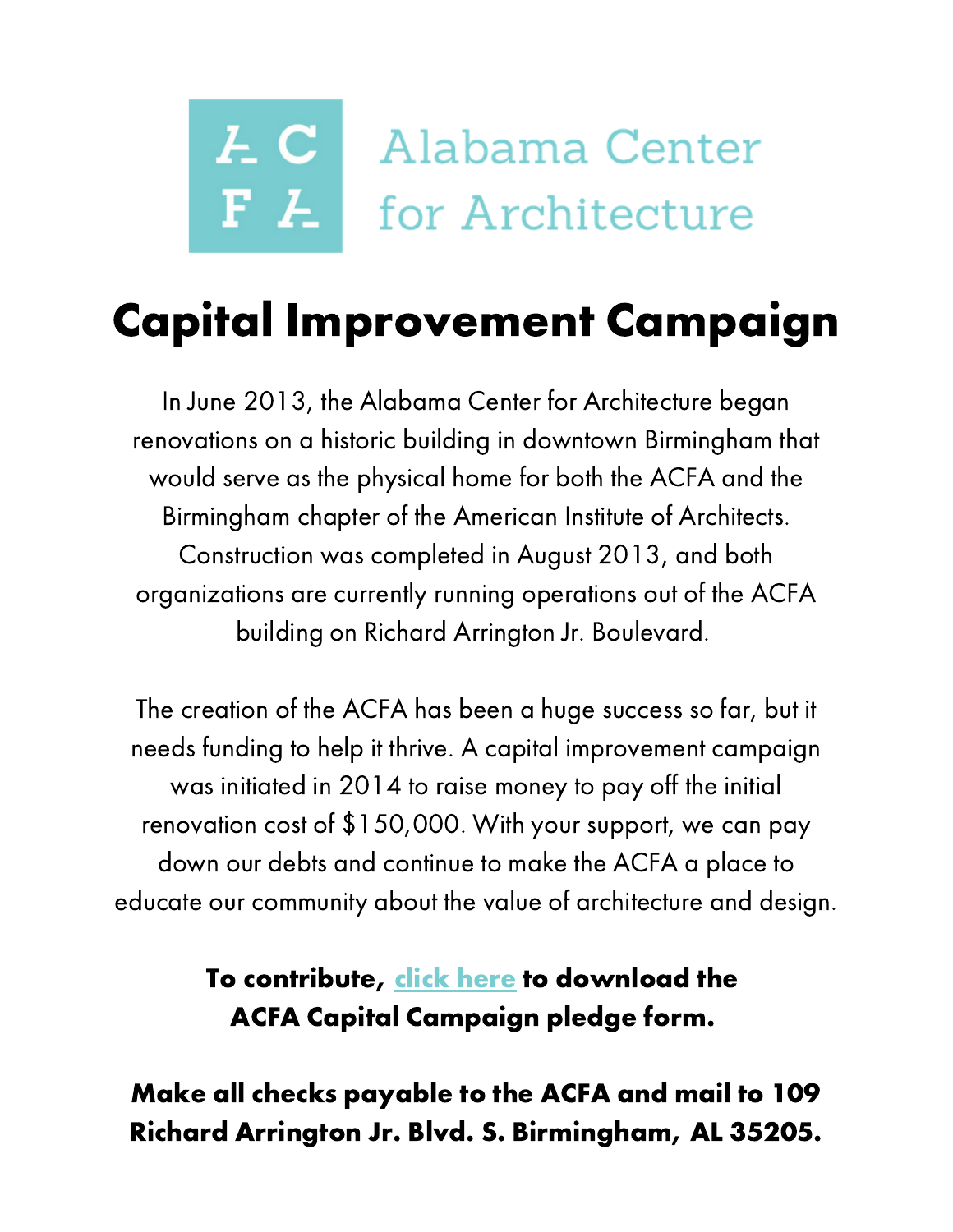## Capital Campaign Donors

#### More than \$1000

ArchitectureWorks CCR Architecture & Interiors GA Studio/BLOX Christopher A. Giattina, AIA Gresham Smith & Partners Rob Walker Architects, LLC TRO Jung | Brannen Williams Blackstock Architects

#### \$501-\$1000

Carey Hollingsworth Architect, Inc. Charles Williams & Associates Evan Terry Associates Herrington Architects, P.C. Charles Penuel, AIA Poole & Company Architects, Inc. Simonton Swaika Black Architects, Inc.

#### \$251-\$500

Blackmon Rogers Architects, LLC Brown Studio Architecture James Griffo, AIA Hoar Construction LIVE Design Group, P.C. Thompson Architecture, Inc.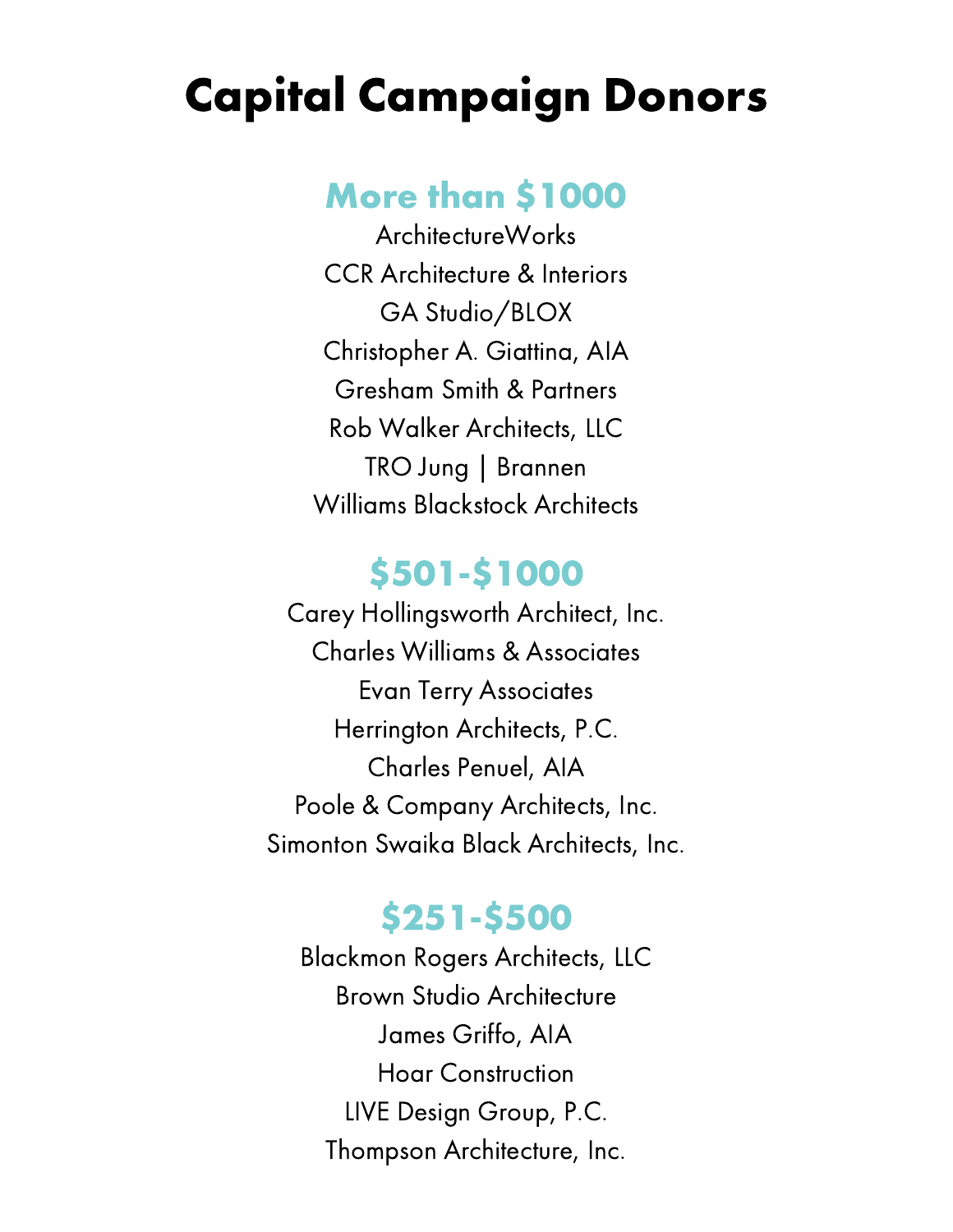#### \$250 & Below

Anderson Nikolich Design Initiative W. Scott Anderton, AIA John J. Bailey, AIA Barrett Architecture Studio Thomas Paul Bates Timothy S. Burnett, AIA Patrick B. Davis, FAIA Fitts Architects, Inc. Marvin P. Hughey, AIA Khafra Engineers, Architects, & Construction Managers Lucy Design Associates Trevor Matchett, AIA James Ross McCain, AIA Jerry McWilliams Cheryl E. Morgan, FAIA Thomas C. Porter, AIA RLS Design Group, Inc. David Scheirer, AIA William Segrest Jr., AIA Richard W. Sprague Keith Starnes, AIA Watershed Green Consulting